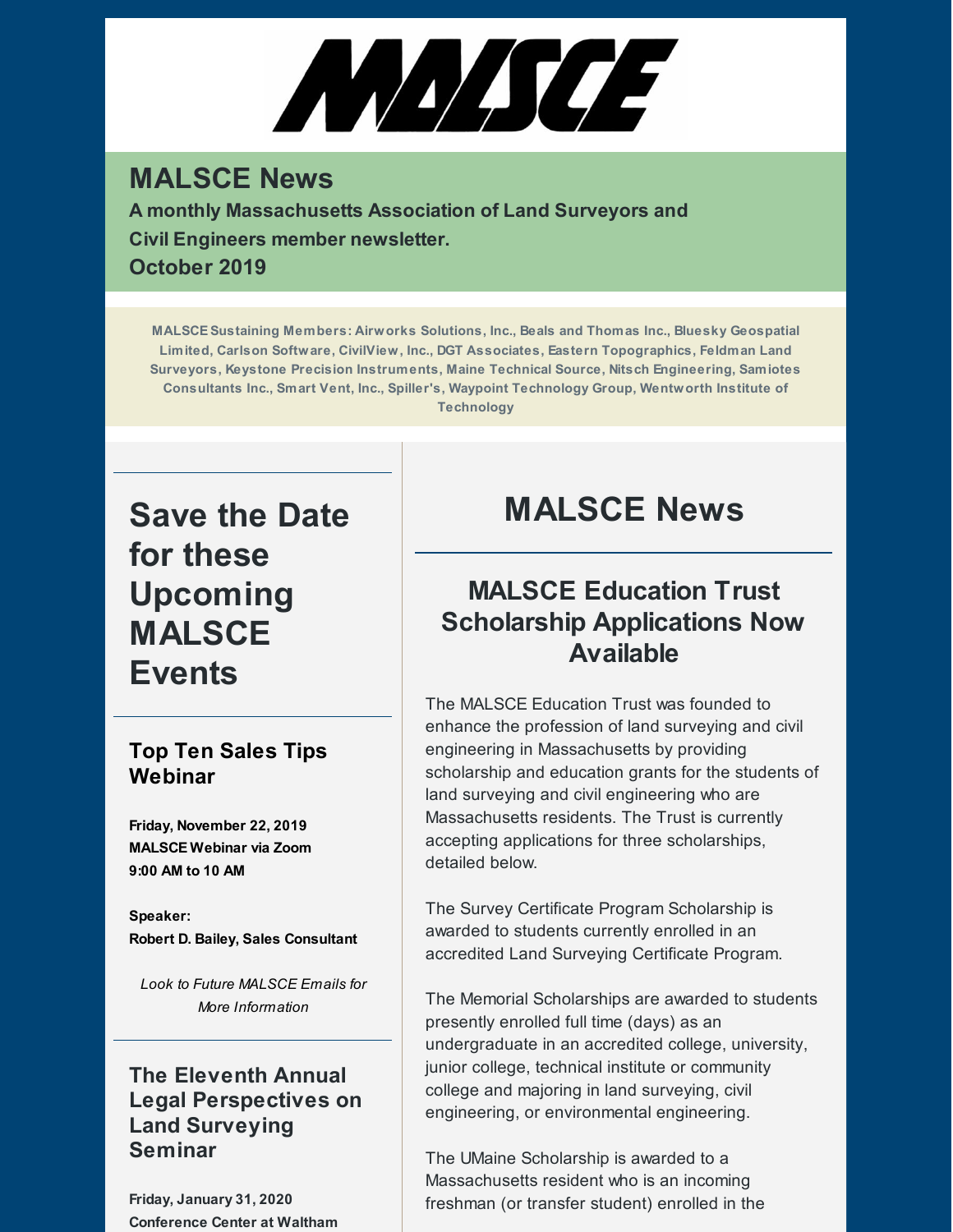#### **Woods, Waltham, MA**

This popular daylong program will once again feature a panel of distinguished attorneys examining the latest legal issues impacting the land surveying profession.

#### **2020 MALSCE Convention**

**Friday and Saturday, March 13 & 14, 2020 Doubletree by Hilton Hotel Leominster, Leominster, MA**

The Convention Planning Committee is hard at work developing the program for the 2020 MALSCE Convention.

# **Affiliate Association Events**

#### **RISPLS 49th Annual Meeting & Conference**

**Friday, November 22, 2019 Crowne Plaza, Warwick, RI**

*Look to future MALSCE Emails for more information.*

#### **NHLSA 50th Annual Meeting & Equipment**

**Thursday and Friday, December 5 and 6, 2019 Marriott Courtyard Grappone Conference Center, Concord, NH**

#### **Click here to [learn](http://files.engineers.org/file/Annual-Brochure.pdf) more**

**NYSAPLS 61st Annual Conference**

University of Maine Surveying Engineering Technology program (SET/SVT).

The application deadline for these scholarships is October 31, 2019.

For more information, including the requirements and applications to all of the above listed scholarships, click here.

## **Second MALSCE Webinar Attracts 50 Registrants**

On Friday, November 18, 2019 MALSCE held the second webinar in its' webinar series entitled "The Future of State Plane Coordinates". This webinar taught by Daniel J. Martin, Northeast Regional Geodetic Advisor, NOAA/NOS/National Geodetic Survey allowed 50 attendees to learn about how The State Plane Coordinate System (SPCS) is being redefined as part of the transition from the North American Datum of 1983 to the Terrestrial Reference Frames of 2022.

MALSCE's new webinar series allows members to learn from well known presenters without having to leave the office or or even your home. MALSCE is planning on holding these webinars on a monthly basis so be sure to check one out. November's webinar "Top Ten Sales Tips" is scheduled for Friday, Novemeber 22, 2019. If you have any recommendations for potential webinar topics, send them to **[malsce@engineers.org](mailto:malsce@engineers.org)**.

## **Renew Your MALSCE Membership Today**

MALSCE leaders would like to thank all dues-paying members who have paid their fiscal year 2020 dues. Second dues notices were sent out in late September. Your timely payment helps ensure that MALSCE has the financial support that is needed to sustain its operations.

Prompt payment of your dues invoice will also ensure that you continue to receive the numerous benefits that MALSCE has to offer through June 30, 2020. If you did not receive or retain your MALSCE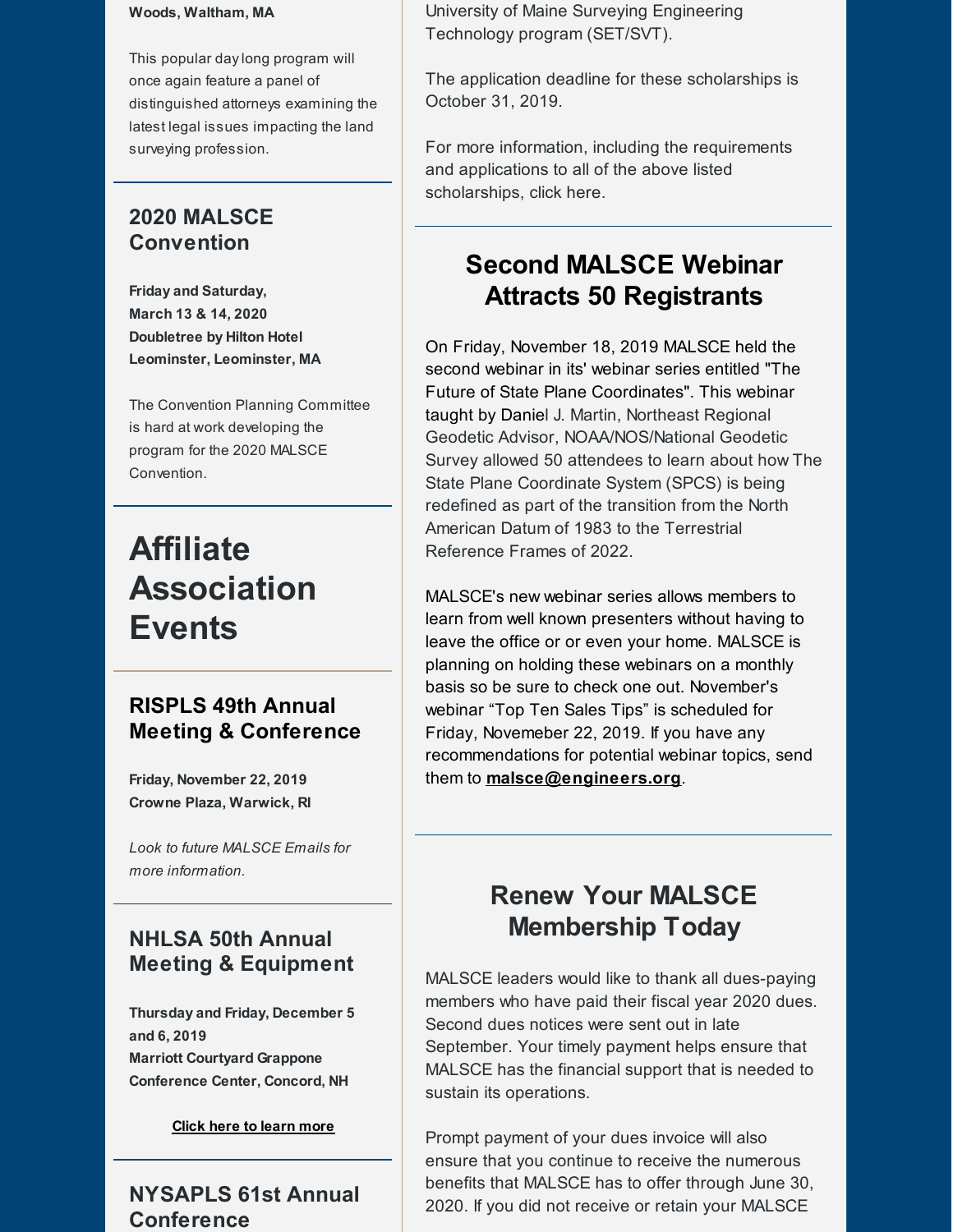**Wednesday and Thursday, January 22 and 23, 2019 Turning Stone Resort and Casino, Verona, NY**

**Click here to [learn](https://www.nysapls.org/events/EventDetails.aspx?id=1262646&group=) more**

## **NSPS News**

#### **NSPS Elections**

The 2019 NSPS election will be conducted electronically as has been the case for several years. Due to a fairly recent bylaws change regarding terms of office, the 2019 election will be conducted only for the office of Vice President.

To learn about the candidates, visit: **[https://www.nsps.us.com/page/2020](https://www.nsps.us.com/page/2020Election) Election**. During the next several weeks, NSPS will be conducting podcast interviews with the three vice presidential candidates. When completed, the interviews will be posted on the NSPS website **[Podcast](https://www.nsps.us.com/page/Podcast)** page.

If readers of *NSPS News & Views* have ideas for questions to be asked of the candidates, please send them to NSPS Executive Director Curt Sumner at **[curtis.sumner@nsps.us.com](mailto:curtis.sumner@nsps.us.com)**.

**Datum upgrade of the National Spatial Reference System (NSRS)**

*Courtesy of NGS and NSPS*

The well-publicized datum upgrade of the National Spatial Reference System (NSRS) administered bythe National Geodetic Survey(NGS) has reached another milestone. In conjunction with the National Institute

dues invoice or you have any questions, please email **[malsce@engineers.org](mailto:malsce@engineers.org)**.

## **Ken Anderson Voted MALSCE Life Member**

Ken Anderson of Anderson Surveys, Inc. was awarded Life Membership by the MALSCE Board of Directors on October 16th at the Annual Fall MALSCE Board of Directors Meeting & Chapters Dinner. Ken has been a dedicated MALSCE member for decades and was named Surveyor of the Year in 2012. He also served as MALSCE President from 2006 to 2008 and has represented MALSCE on the The Engineering Center Education Trust Board for eleven years. Congratulations Ken!

In order to become a MALSCE Life Member, you must be an active member of MALSCE for at least 20 years and be over the age of 65. If you meet these [requirements](http://files.engineers.org/file/Life-Membership-Application-F3E6.pdf) and want to know more, see **the application** or email Emily Devane at **[edevane@engineers.com](mailto:edevane@engineers.com)**. "

## **Rich Vannozzi wins NSPS Key Director Award**



*pictured: Trish Milburn of NSPS (left) giving A. Richard Vannozzi (right) his award*

Last month during the Fall 2019 NSPS Business Meeting in Orlando, FL, Rich Vannozzi was awarded the Key Director Award for Spring 2019 Meeting. The Key Director Award is given via a secret ballot vote to the NSPS director that people believed worked the hardest at a meeting. Rich Vannozzi received it for to his work with the Student Competition during the Spring 2019 meeting.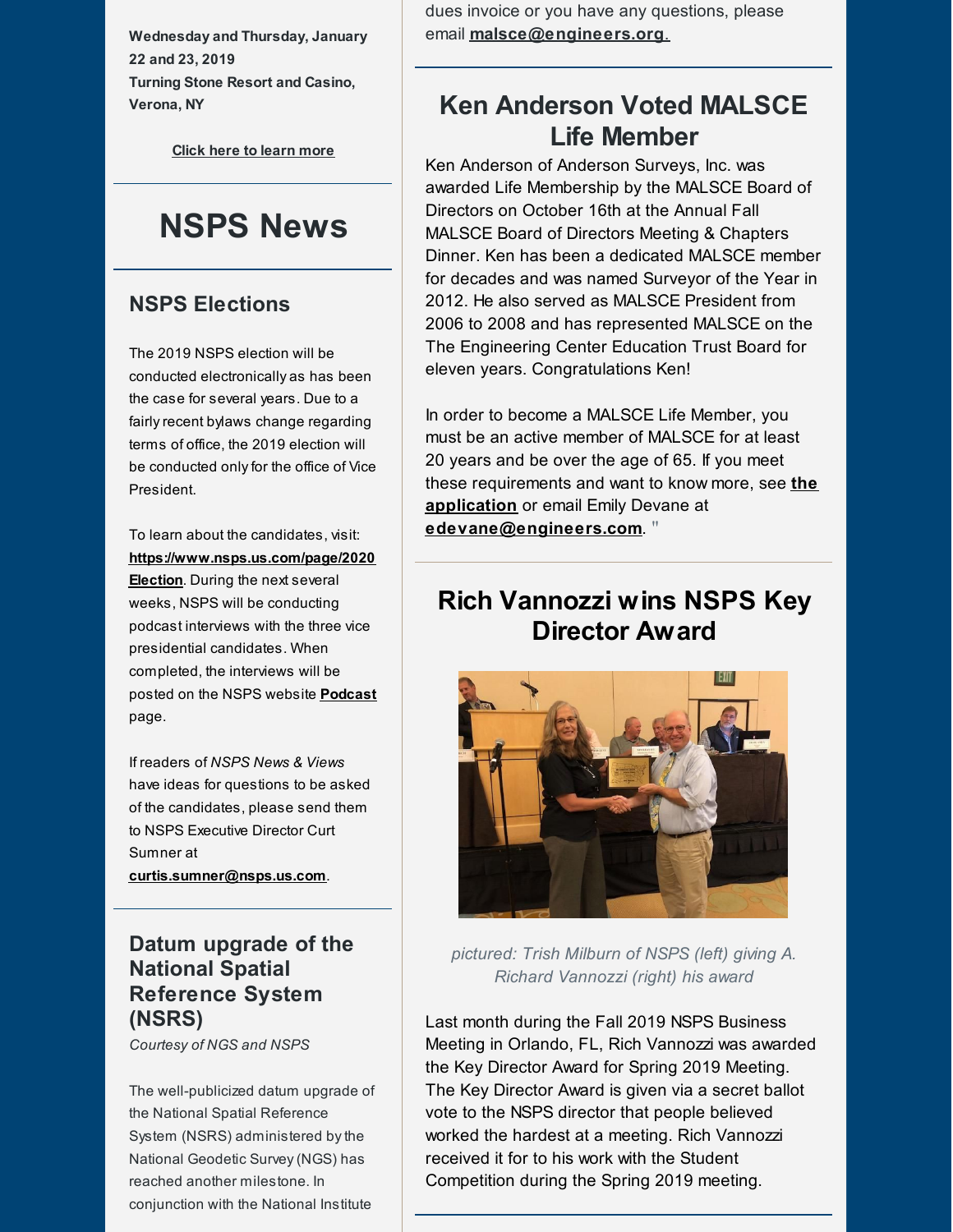of Standards and Technology(NIST), NGS has filed a notice with the Federal Register to deprecate the use of "U.S. Survey Foot" on December 31, 2022 and formally adopt the "foot" (previouslyknown as the "international foot"). The Federal Register announcement and feedback page can be found **[here](https://www.federalregister.gov/documents/2019/10/17/2019-22414/deprecation-of-the-united-states-us-survey-foot)**. Please review the information and provide anyfeedback on the Federal Register page.

### **MALSCE News is Seeking Topical Articles**

Did you have a particularly challenging project? Have a technical matter to discuss? Do you have a perspective on the profession you'd like to share? Your colleagues are waiting to learn from your experience. Submit an article for publication in MALSCE News. MALSCE is seeking topical articles for publication in future issues of MALSCE News. While we cannot promise to print everything submitted, if you've written something you'd like to share with your fellow MALSCE [members,](mailto:rkeenan@engineers.org) forward it to **Rich Keenan**.

## **MALSCE Government Affairs Update - October 2019**

**[Click](https://www.malsce.org/news-publications/news/malsce-government-affairs-update-october-2019-2741) here** to learn more about the 'Straw Proposal' issued by the DPU, contacting your Massachusetts Legislators and asking them to support our Dig Safe Bill, the Transportation Bond Bill, and updates from the Massachusetts Board of Registration of Professional Engineers and Professional Land Surveyors.

# **Classified Advertisements**

## **Survey Party Chiefs, Field Technicians, and Office Technicians - \$2500 Signing Bonus**

Beals and Thomas Inc. is currentlyseeking responsible, highly motivated, and detail-oriented individuals to join our Land Surveying Department. We are celebrating 35 years of providing high qualitysurvey, civil engineering, planning, permitting and environmental services to a wide variety of public and private clients. We are pursuing dedicated and engaged individuals to work collaboratively as part of our multidisciplinary team to address land conservation and development challenges.

We offer highly competitive compensation, signing bonus, and a comprehensive benefits package including company-sponsored health and dental insurance, long-term and short-term disabilityinsurance, and 2X annual salarylife insurance. Also included are paid sick time, holidays and vacation days, plus a 401(k) plan with company match.

Ideal candidates possess leadership abilities to manage survey assignments in the field and provide office surveysupport.